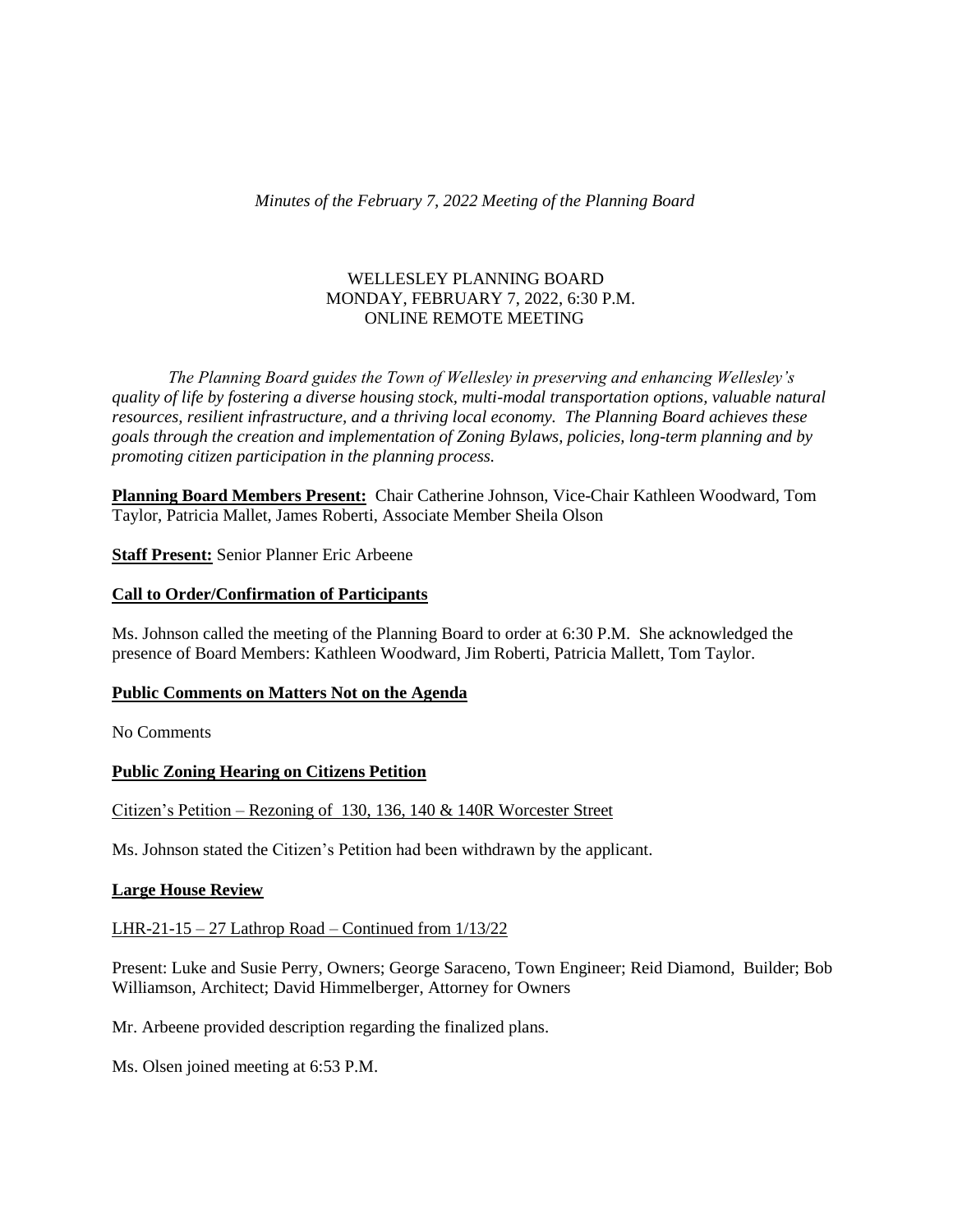Ms. Woodward inquired if the Red Oak labeled #4, could be saved. Mr. Diamond noted the proposed Tree Protection Plan, makes provision to help protect and preserve Red Oak #4.

Ms. Mallett acknowledged that a neighbor expressed concern in consideration that the proposed rain garden might encourage mosquitos. Mr. Diamond replied that with proper maintenance, the water would disappear into the ground.

Mr. Saraceno commented the rain garden needs to be inspected annually, with an accompanying inspection report to be submitted to the Town.

**Mr. Roberti motioned to approve LHR-21-15 for 27 Lathrop Road, subject to the general and specific conditions outlined in the Staff Report, dated 1/11/22; and revised 2/7/22. Ms. Woodward seconded the motion. It was on motion 5-0; Woodward-aye, Roberti-aye, Mallett-aye, Taylor-aye, Johnson-aye.**

## **Public Zoning Hearing on Citizens Petition**

#### Citizen's Petition – Rezoning of 130, 136, 140 & 140R Worcester Street

Ms. Johnson explained the Planning Board had received notice that the owner of the Worcester Street property, would not be seeking zoning change.

Resident John Lin, 3 Dearborn Street, expressed his concerned about how a proposed development would impact the traffic flow in the area.

Resident Kim Melton, 17 Duxbury Road, inquired about the status of the Citizen's Petition in consideration of the rezoning application being removed.

Mr. Roberti affirmed the location remains compromised because of surrounding wetlands. Ms. Johnson stated this area of Town was somewhat isolated from the rest of the Town. Ms. Mallett mentioned that entry into any proposed development, would be very challenging.

**Mr. Roberti motioned to close the Public Hearing for the Citizen's Petition to rezone 130, 136, 140 and 140R Worcester Street**. **Ms. Woodward seconded the motion. It was on motion 5-0; Woodward-aye, Taylor-aye, Mallett-aye, Roberti-aye, Johnson-aye.**

#### **Approval Not Required (ANR) Plan**

# PBC-22-01 30 Mayo Road & 35 Parker Road

Present: Steven Mangold, Attorney for Owner

Mr. Mangold stated the purpose of the change would be to combine the two lots.

**Mr. Roberti moved to endorse the Approval Not Required Plan PBC–22-01 for 30 Mayo Road and 35 Parker Road, with the condition to change name on plan, from Parker Street to Parker Road. Ms. Woodward seconded the motion. It was on motion 5-0; Woodward-aye, Roberti--aye, Mallettaye, Taylor-aye, Johnson-aye.**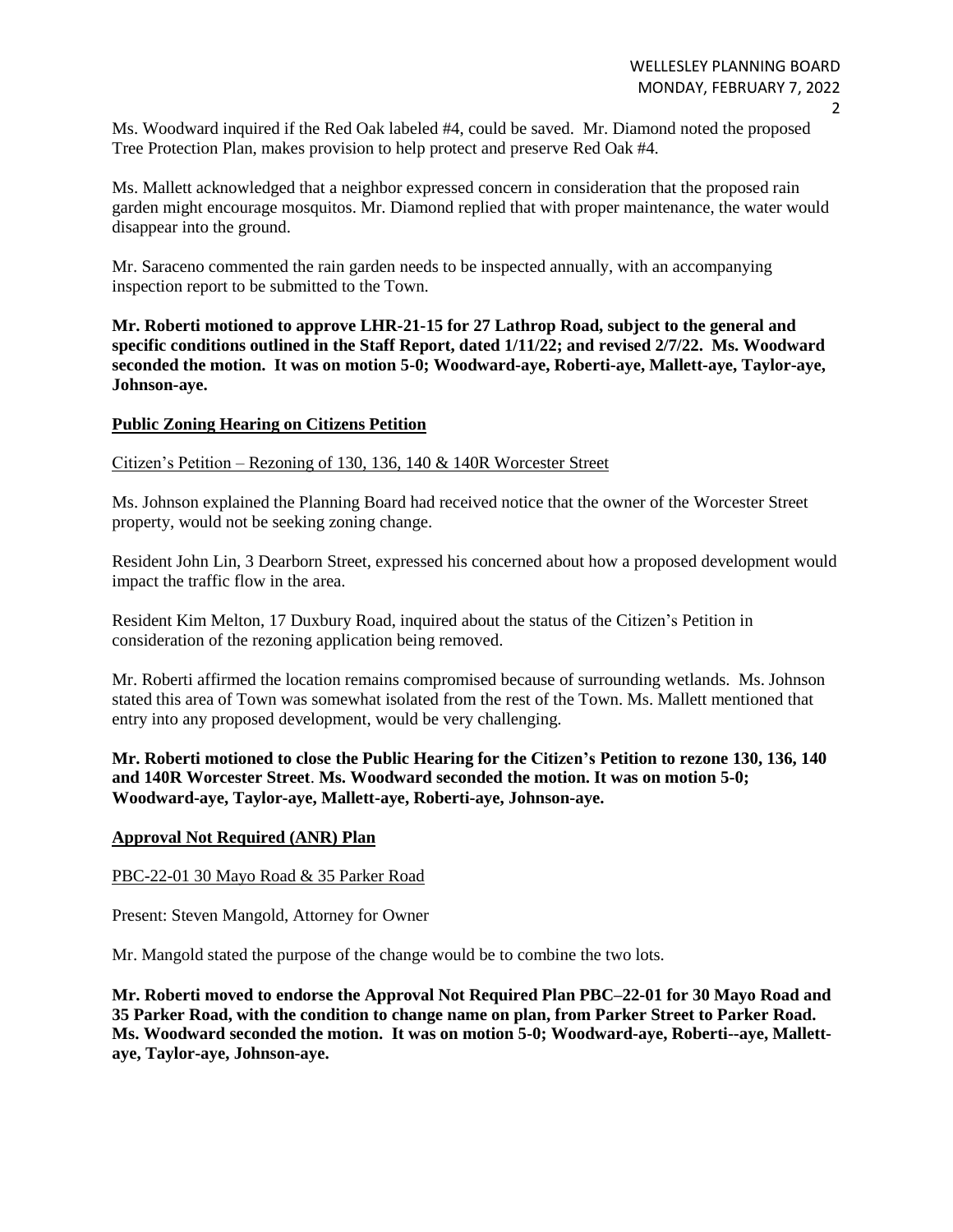## **Project of Significant Impact**

## PSI-21-02 – Dana Hall School – continued from 1-13-22

Present: Charlie Breslin, COO - Dana Hall School; Rob Mather, Assistant Head of School - Dana Hall School; Dario DiMare, Architect - Dario Designs

Mr. Arbeene provided update regarding the status of the project.

Ms. Johnson confirmed a request from the Select Board was presented, with consideration that the Hunnewell School project coordinates with the Dana Hall project.

**Mr. Roberti motioned to approve PSI-21-02 for Dana Hall School, with conditions set forth in the Staff Report prepared 2-5-22; to include that the applicant coordinate with the approved project at Hunnewell School. Ms. Woodward seconded the motion. It was on motion 5-0; Woodward-aye, Roberti--aye, Mallett-aye, Taylor-aye, Johnson-aye.**

## LHR-22-01 – 33 & 35 Pleasant Street

Present: Seth Chates, Architect; Stanley Brooks, Attorney for the Applicant

Mr. Arbeene stated the applicant was requesting waiver from submittal of a photometric plan, and colored elevations. Mr. Brooks stated that Town Building Inspector, Mike Grant, indicated that the State building code supersedes the Town Bylaw.

Ms. Johnson inquired if the proposed lights are night-sky compliant. Mr. Chates replied in the affirmative.

**Mr. Robert motioned approve waiver requests for LHR 22-01 for 33 & 35 Pleasant Street, as requested in letter from client's attorney dated 1-4-22**. **Ms. Woodward seconded the motion. It was on motion 5-0; Woodward-aye, Roberti--aye, Taylor-aye, Mallett-aye, Johnson-aye.**

#### LHR-21-16 – 20 Oakland Street – To Be Continued to 2/22/22

**Mr. Roberti moved to continue LHR-21-16 – 20 Oakland Street to 02/22/22. Ms. Woodward seconded the motion. It was on motion 5-0; Woodward-aye, Mallett-aye, Taylor-aye, Roberti-aye, Johnson-aye.**

# LHR-21-17 – 365 Worcester Street – To Be Continued to 2/22/22

**Mr. Roberti motioned to continue LHR-21-17 – 365 Worcester Street to 02/22/22. Ms. Woodward seconded the motion. It was on motion 5-0; Woodward-aye, Taylor-aye, Mallett-aye, Roberti--aye, Johnson-aye.**

## **Annual Town Meeting Articles**

Ms. Johnson stated Advisory would be voting at their upcoming meeting, regarding the Annual Town Meeting Articles.

Related Board discussion took place.